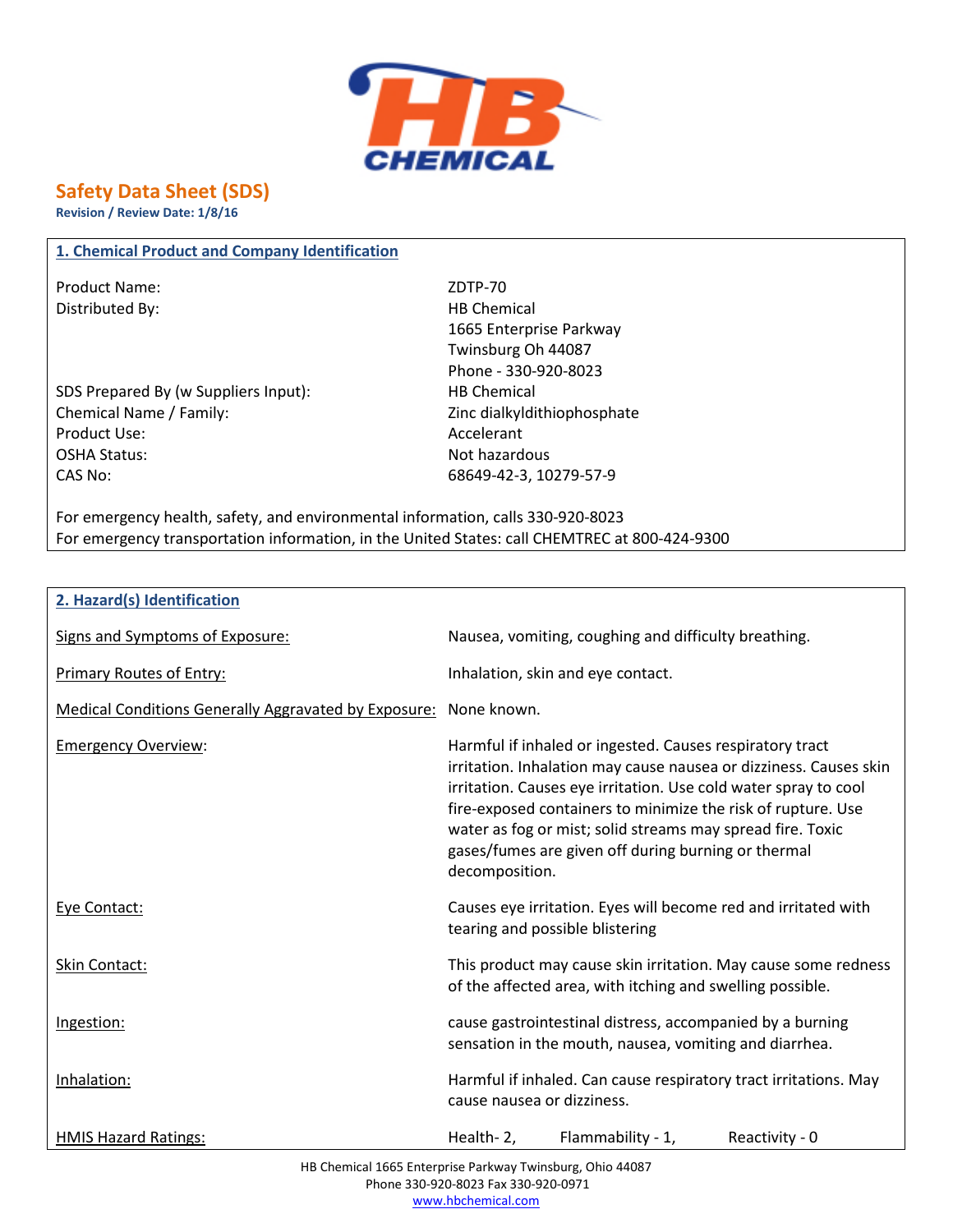HMIS limitation statement: The HMIS hazard ratings numbers are meant to give a quick indication of the relative hazards associated with the product. All of the information contained in the SDS should be consulted to assist with the safe handling of this material.

| 3. Composition / Information on Ingredients |                            |                            |
|---------------------------------------------|----------------------------|----------------------------|
| Weight Percent / Typical                    | Component Identity         | <b>CAS Registry Number</b> |
| 70%                                         | Zinc alkyl dithiophosphate | 68649-42-3                 |
| 30%                                         | Silica                     | 10279-57-9                 |

| <b>4. First Aid Measures</b> |                                                                                                                                                                                                                                                                                                                                                              |
|------------------------------|--------------------------------------------------------------------------------------------------------------------------------------------------------------------------------------------------------------------------------------------------------------------------------------------------------------------------------------------------------------|
| <u>Eye:</u>                  | In case of contact, flush eyes with large quantities of water for<br>at least 15 minutes. The eyelids should be held apart during<br>irrigation to ensure thorough flushing of all eye tissue. Get<br>medical attention.                                                                                                                                     |
| <u>Skin:</u>                 | Immediately remove contaminated clothing and shoes. In case<br>of skin contact, wash affected areas with soap and water. Get<br>medical attention if irritation develops or persists. Wash<br>clothing and clean shoes before reuse.                                                                                                                         |
| Ingestion:                   | If material is ingested, do not induce vomiting unless directed to<br>do so by medical personnel. Give victim one or two glasses of<br>water or milk. Never give anything by mouth to an unconscious<br>person. Call a physician immediately. Should vomiting occur,<br>keep patients head below hip level to prevent aspiration of fluid<br>into the lungs. |
| Inhalation:                  | If inhaled, remove to fresh air. If breathing is difficult, give<br>oxygen. If not breathing, give artificial respiration. Get medical<br>attention.                                                                                                                                                                                                         |

| <b>5. Fire-Fighting Measures</b>         |                                                                  |
|------------------------------------------|------------------------------------------------------------------|
|                                          |                                                                  |
| Suitable Extinguishing Media:            | Water, Foam, dry powder, CO2                                     |
|                                          |                                                                  |
| <b>Special Fire Fighting Procedures:</b> | During a fire, irritating and toxic gases may be generated by    |
|                                          |                                                                  |
|                                          | thermal decomposition or combustion. Evacuate non-               |
|                                          | emergency personnel to a safe area. Full emergency equipment     |
|                                          | with self-contained breathing apparatus and full protective      |
|                                          | clothing should be worn by firefighters. Use cold water spray to |
|                                          |                                                                  |
|                                          | cool fire exposed containers. A solid stream of water directed   |
|                                          | into the burning material could spread the fire. Hydrogen        |
|                                          | sulfide (H2S) formation is possible after prolonged heating.     |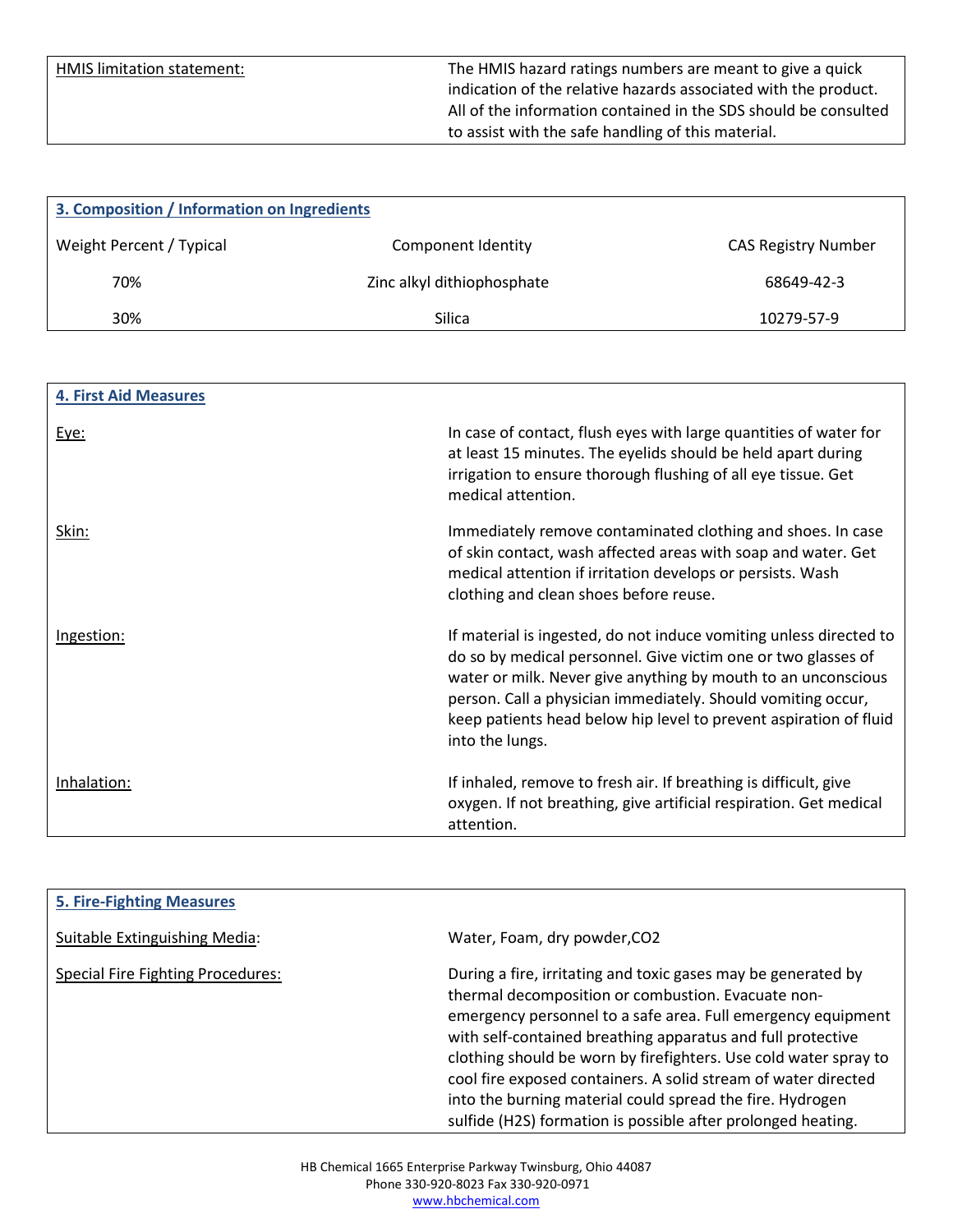| <b>6. Accidental Release Measures</b>          |                                                                                                                                                                                                                                                                                                                                                                                                                                                                                                                                                                                               |
|------------------------------------------------|-----------------------------------------------------------------------------------------------------------------------------------------------------------------------------------------------------------------------------------------------------------------------------------------------------------------------------------------------------------------------------------------------------------------------------------------------------------------------------------------------------------------------------------------------------------------------------------------------|
| Steps to be taken in case material is spilled: | Do not allow spilled or released material to enter ground water,<br>waste water or soil. Extinguish all ignition sources. Keep<br>unnecessary personnel out of spill area. Emergency clean-up<br>personnel should wear appropriate protection when entering<br>the spill area for clean-up. Notify local health authorities and<br>other appropriate agencies if such contamination should occur.<br>Cover the spill with absorbent material such as sand, sweeping<br>corn pound or diatomaceous earth. Scoop up solid absorbent<br>for waste disposal. Spill area can be washed with water. |
| Environmental Disposal Information:            | Accord with locality environmentalist law. Avoid waterways.                                                                                                                                                                                                                                                                                                                                                                                                                                                                                                                                   |

| 7. Handling and Storage:             |                                                                                                                                                                                                                                                                                                                                                                                                                   |
|--------------------------------------|-------------------------------------------------------------------------------------------------------------------------------------------------------------------------------------------------------------------------------------------------------------------------------------------------------------------------------------------------------------------------------------------------------------------|
| Precautions to be taken in handling: | Keep away from heat, sparks and flames. Store in a dry place<br>away from excessive heat. Keep container tightly closed when<br>not in use. Avoid contact with skin or clothing. Avoid breathing<br>dusts, vapors or mists. All handling equipment should be<br>properly grounded to prevent the build-up of electrostatic<br>charges. Handle in accordance with good industrial hygiene and<br>safety practices. |
| Storage:                             | Store in a cool, dry, ventilated area. Keep containers closed<br>when not in use. Do not store near extreme heat, open flame,<br>or sources of ignition.                                                                                                                                                                                                                                                          |

| 8. Exposure Controls / Personal Protection |                                                                                                                                                                                                                                                        |
|--------------------------------------------|--------------------------------------------------------------------------------------------------------------------------------------------------------------------------------------------------------------------------------------------------------|
| <b>Respiratory Protection:</b>             | Under conditions of frequent use or heavy exposure, A<br>NIOSH/MSHA respirator is recommended.                                                                                                                                                         |
| Ventilation:                               | Use local exhaust ventilation if dusting or misting is a problem,<br>to maintain air levels below the recommended exposure limit.<br>Ventilation equipment should be explosion-proof if explosive<br>concentrations of dust, vapor or fume are present |
| Hand Protection:                           | Permeation resistant gloves                                                                                                                                                                                                                            |
| Eye Protection:                            | Wear safety glasses or chemical goggle.                                                                                                                                                                                                                |
| Skin and Body Protection:                  | To prevent repeated or prolonged skin contact, wear<br>impervious clothing.                                                                                                                                                                            |
| <b>Other Precautions:</b>                  | Emergency showers and eye wash stations should be available.<br>Employees should wash their hands and face before eating,                                                                                                                              |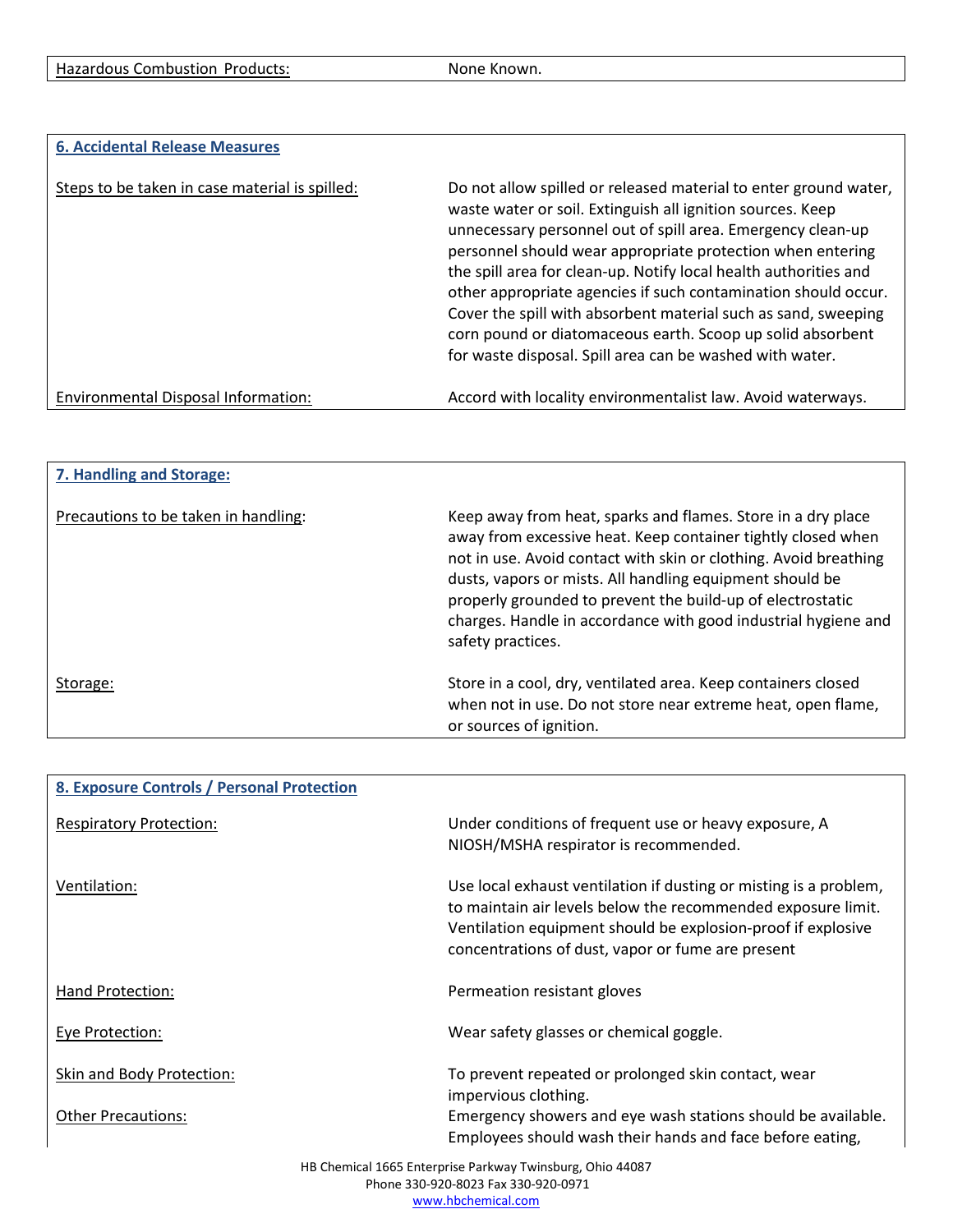| 9. Physical and Chemical Properties        |                             |
|--------------------------------------------|-----------------------------|
| Physical Form:                             | Solid-Powder                |
| Appearance & Odor:                         | White                       |
| Specific Gravity:                          | Not available               |
| Softening Point, R&B:                      | Not available               |
| Solubility in Water:                       | Not available               |
| pH:                                        | >5.0                        |
| Zn%:                                       | $6.3 - 7.7$                 |
| Flash Point, TAG CC F:                     | 302F                        |
| Percent Volatiles (by weight):             | Not available               |
| Evaporation Rate (Water ~ I):              | Not available               |
| Vapor Pressure (mm Hg):                    | Not available               |
| Vapor Density (Air ~ I):                   | Not available               |
| Boiling Point (°F) Initial:                | Not available               |
| Auto ignition Temperature, <sup>o</sup> C: | Not available               |
| Flammable Limits, %(V):                    | Not available               |
| Density:                                   | $(25^{\circ}C, g/cm3)$ 1.20 |

| 10. Stability and Reactivity          |                                                             |
|---------------------------------------|-------------------------------------------------------------|
| Stability:                            | This product is stable under normal conditions.             |
| Stability& reactive:                  | No stability & hazard reactive in the course of nature use. |
| Incompatibility (Materials to Avoid): | Oxidant, acid, alkali.                                      |
| Conditions to Avoid:                  | Avoid extreme heat.                                         |
| Hazardous Polymerization:             | Hazardous polymerization will not occur                     |

## **11. Toxicological Information**

This material is not listed as a carcinogen or potential carcinogen by NTP, IARC, or OSHA.